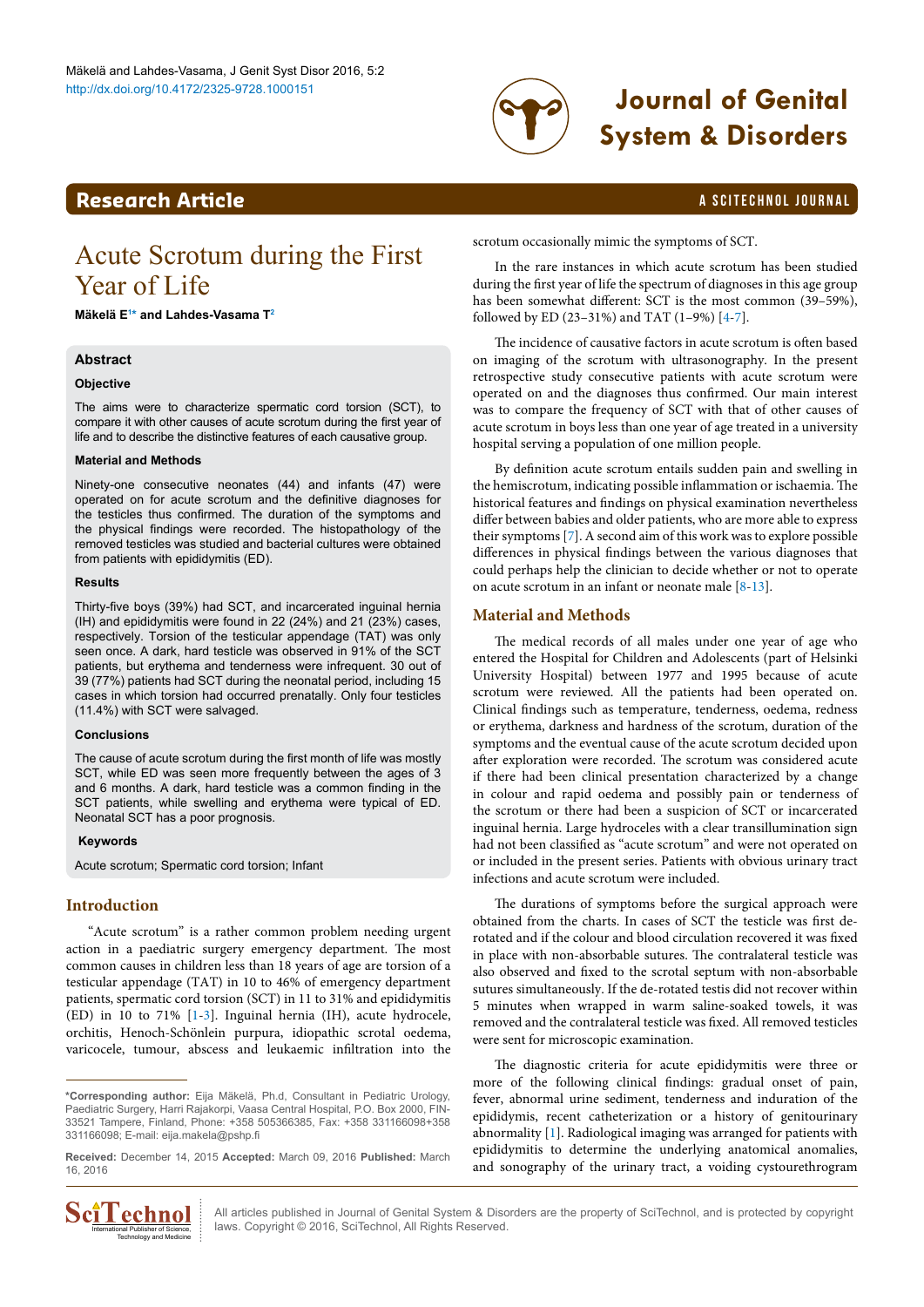(VCUG) and occasionally urography were carried out after the acute inflammatory period. Bacterial cultures were obtained either from urinalysis or biopsies of the necrotic epididymis or samples of tissue fluid taken preoperatively. The urinalysis was obtained from double urine samples or from a bladder puncture.

#### **Results**

Thirty-five (39%) of the 91 boys aged less than one year who had been operated on for acute scrotum actually had SCT. Thirty of these were neonatal cases, of which 15 were perinatal or prenatal. Twenty-one were on the right side and 14 on the left. There were no bilateral cases. Incarcerated inguinal hernia was found in 22 (24%) patients, epididymitis in 21 (23%) and sudden hydrocele in 9 (10%). Other findings (4%) were one TAT, two scrotal haematomas and one orchitis due to mumps. The incidences of SCT, IH and ED by age in months are indicated in [Figure 1](#page-1-0).

The durations of the symptoms of SCT, IH and ED are presented in hours and days in [Figure 2.](#page-1-1) The median duration of SCT symptoms preoperatively was 12 hours (range 0–24) in 29 out of 35 boys. The median preoperative duration of symptoms in the patients who suffered from epididymitis was 12 to 24 hours, while the duration of symptoms of inguinal hernia was more diverse, but the median was one day.

Only nine out of 35 (26%) testicular torsion patients were operated on within 6 hours of the first symptoms. A dark, bluish, hard testis seemed to be specific for SCT (32/35, 91%), but this finding was also positive in patients with strangulated hernias and necrosis of the testicle (7/22, 32%). Four testicles (11.4 %) were salvaged, two of which were considered prenatal or perinatal with an abnormal scrotal finding detected at birth. The salvage was ensured clinically after 6-12 months of follow-up. Thirty-one testicles were found to be clinically necrotic and were removed. Histopathological examination revealed that these testicles had haemorrhagic infarction or necrosis.

The physical findings in the SCT, IH and ED patients are presented in [Figure 3.](#page-2-0)

#### **Incarcerated inguinal hernia**

It was found in 24% of the infant boys with acute scrotum, 73% of whom (16/22) were less than 3 months of age and 48% (10/22) aged from 1 to 3 months. The typical sign was oedema of the scrotum extending to the inguinal area. Six testicles were found to be necrotic and were removed during the operation. The histopathological finding was necrosis haemorrhagica of the testis. One dark testicle was left behind and had recovered after a 5-month follow-up.

#### **Epididymitis**

It was found in 23% of the patients operated on and was the most common diagnosis among boys aged from 3 to 6 months (13/17, 76%). The typical symptom was erythema of the scrotum, which was rare among the other boys. The epididymis or the whole scrotum was swollen in 19/21 patients and painful in 9/21. Body temperature exceeded 37.5 degrees Celsius in 4/21 patients. ED was diagnosed at operation if the epididymis was inflamed and the testicular appendages were normal. Nine patients had a positive bacterial culture in either urine or a tissue fluid sample. The bacteria found in the infant patients with epididymitis are listed in [Table 1](#page-2-1).

Deferred investigations in the boys with epididymitis consisted of a voiding cystourethrogram, sonography and cystoscopy. These investigations yielded no physical abnormalities other than the fact that in two cases the condition was associated with grade two vesicoureteral reflux and in one case with a recto urethral fistula and VACTERL association.

#### **Hydrocele**

It was found in nine of the patients (10%), eight of whom were younger than 6 months. Seven patients had had an acutely enlarged scrotum for less than 24 hours. Oedema of the scrotum, tenderness and positive Transillumination were detected in eight, five and one of the cases, respectively.

#### **Torsion of the testicular appendage**

It was found in only one patient, aged 2 months. The hemiscrotum was red, swollen, dark and tender.

#### **Discussion**

This investigation was focused on the first year of life. The data are very reliable, because all the acute scrotum cases reviewed were operated on. There are often diagnostic difficulties when examining babies with acute scrotum, as they are unable to express pain, which may delay treatment. Also, ultrasound has its limitations when used on small testicles, and although MRI would be more accurate, its availability is limited in emergency situations by the fact that the patient needs to be anaesthetized [[5\]](#page-3-8). Since the duration of the symptoms during the first year of life is difficult to estimate, the question of whether or not to operate immediately on a case of acute scrotum remains under debate.

SCT is the most common cause of acute scrotum during the first year of life [[3,](#page-3-3)[4](#page-3-4)[,6\]](#page-3-9) and especially during the neonatal period. In our

<span id="page-1-0"></span>

**Figure 2:** Duration of symptoms in infant SCT, IH and ED cases

 $SCT (35)$  9  $1$  7  $13$  2  $2$  2  $2$ IH (22) | 1 | 8 | 7 | 4 | 1 | 1 ED (21) | 1 | 2 | 11 | 5 | 1 | 1

<span id="page-1-1"></span>0-6h | 6-12h | 12-24h | -2 | -4 | -6

**hours and days**

SCT (35) IH (22) ED (21)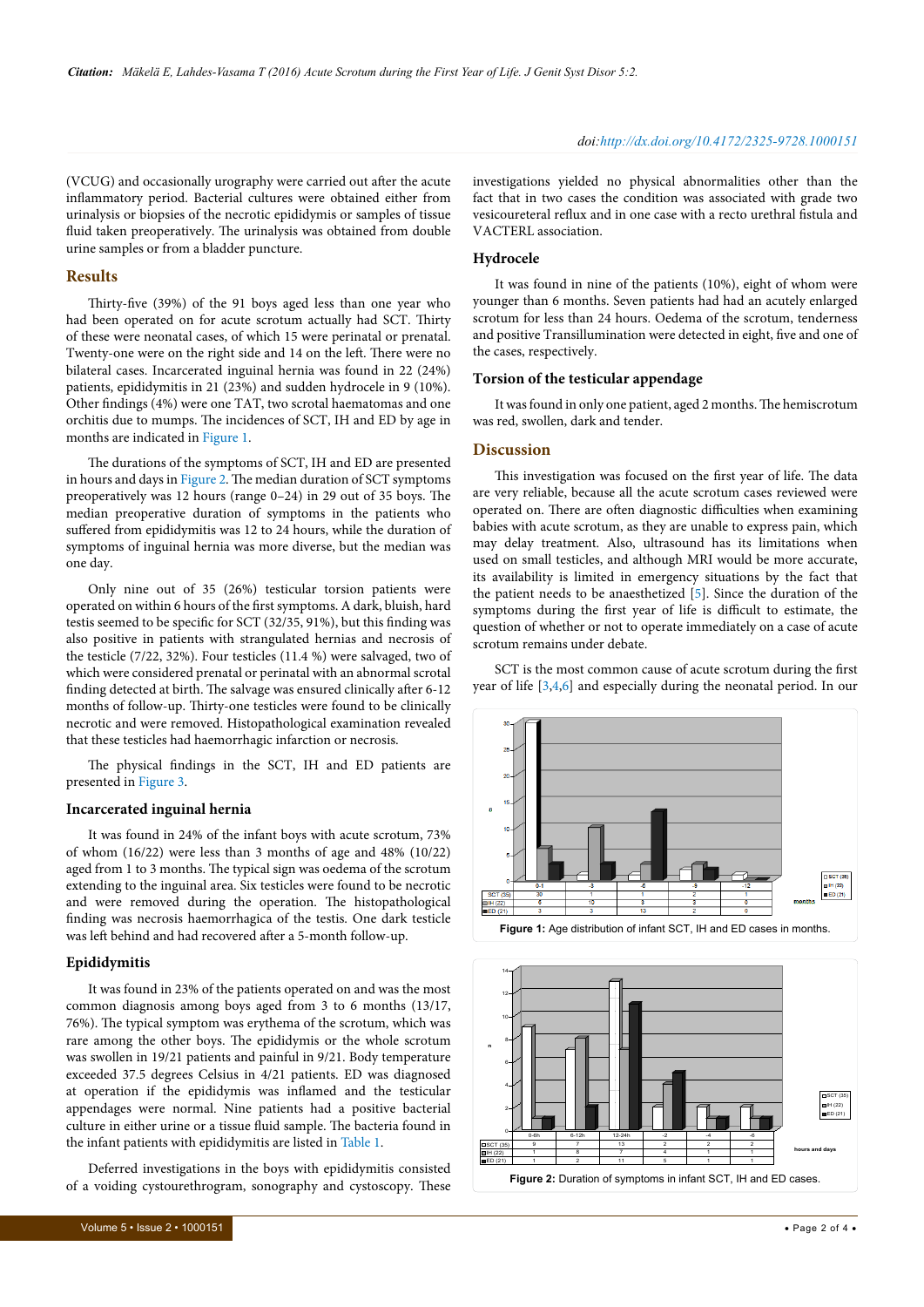<span id="page-2-0"></span>

<span id="page-2-1"></span>**Table 1:** Bacteria cultured from infant patients with ED.

| <b>Bacteria</b>        | <b>Number</b> |
|------------------------|---------------|
| E.coli                 | 10            |
| Enterococcus           |               |
| Streptococcus feacalis |               |
| Klebsiella oxytoca     |               |

series 77% of all the neonatal patients with acute scrotum suffered from SCT. The incidence of strangulated inguinal hernia was highest from 1 to 3 months of age and epididymitis was most frequent from 3 to 6 months. Chiang et al. (2007), studying 16 infant patients, reported the incidences of SCT and ED to be 8 and 2, respectively, during the first month of life and 1 and 5 in infants less than 3 months of age [[7\]](#page-3-5). We found a decrease in the incidence of acute scrotum between 6 months and 1 year of age, since only 10% of the patients belonged to this age group. This has not been reported previously.

In our series of ED patients (n=21) the diagnostic criteria were met and verified by reference to operative findings. Abnormalities were found upon further examination in three patients (14%), which is less than in other reports, where this route accounts for up to 26% of all anomalies [\[14\]](#page-3-10). No urodynamic examinations were performed in our series, however. Nine of the 21 patients with ED (43%) had a positive bacterial culture when the sample was taken peroperatively, two of them having sepsis. Santillanes et al. (2011) reported finds of bacteria in only 4% of their ED patients aged from two months to 17 years [\[15,](#page-3-11)[16\]](#page-3-12).

ED in infancy can be caused by an ascending urinary infection with a retrograde flow of urine into the seminal vesicles and vas, or by a bloodstream infection [[7](#page-3-5)]. We agree that all infant patients with ED should have renal ultrasound and VCUG examinations because of the possibility of underlying anomalies [[17](#page-3-13)].

Only one TAT (1%) was detected in our relatively large series, whereas TAT has been reported in 26–74% of cases in earlier studies of paediatric patients with acute scrotum [\[6,](#page-3-9)[14](#page-3-10)[,17](#page-3-13)]. It must be remembered, however, that we were concentrating on the first year of life whereas previous reports covered the whole childhood period.

The high rate of strangulated hernias in our patients (24%) is explained by the fact that most other authors simply excluded hernias [[4,](#page-3-4)[17\]](#page-3-13). The standard use of ultrasound nowadays means that more information is available preoperatively. A strangulated inguinal hernia may cause considerable morbidity, however, not only for the bowel, but also in the ipsilateral testicle. In 6 of our 22 cases the violated testicle had to be removed because of necrosis, which was later confirmed histologically.

#### *doi:http://dx.doi.org/10.4172/2325-9728.1000151*

The possibility of SCT as a cause of acute scrotum among neonates is considerable. An acute scrotum during the first year of life may be caused by SCT, ED, strangulated hernia, hydrocele, haematoma, TAT or orchitis, and the physical findings may overlap, but a dark bluish scrotum is mostly found with SCT, whereas a reddish hemiscrotum combined with fever indicates ED. Epididymitis in infants is frequently caused by bacteria.

Although it is clear that not all infants with acute scrotum require urgent exploration, it remains advisable to examine suspected SCTs, especially if the testicle had been normal soon after birth. Surprisingly, two prenatal or perinatal SCT testicles were salvaged in our series. This is known to be possible when the time from the onset of pain to surgery is less than 6 hours [[17](#page-3-13)[,18](#page-3-14)]. Altogether four out of 35 testes were salvaged in our patents, all of which had been explored within 6 hours of receiving notice of the symptoms. Whether the ultimate time limit is 24 or 48 hours remains controversial, as it is bound up with the incidence of testicular torsion and its degree.

Whether a neonatal acute scrotum needs to be surgically explored urgently, semi-urgently or not at all remains controversial [[2](#page-3-15)[,9,](#page-3-16)[11](#page-3-17)[,13,](#page-3-7)[17,](#page-3-13)[19](#page-3-18)]. All four salvaged testicles with SCT had been operated on within 6 hours of the assumed onset of symptoms, whereas all the other affected testicles had to be removed. In a clinical follow-up 6 to 12 months later the salvaged testicles had been found to be normal in size and consistency. In a systematic literature review by Nandi and Murphy published in 2011, covering 284 neonatal torsions, the salvage rate was 8.96%, increasing to 21.7% with prompt exploration [\[13\]](#page-3-7). Even three prenatal SCTs were salvaged. They advocated either semi-urgent or urgent exploration. This is consistent with our findings. On the other hand, John et al. [[20](#page-3-19)] and Kaye et al. [[21](#page-3-20)], based on series of 24 and 16 neonates, respectively, postulated that prenatal torsions were never salvageable. In Rhodes´ survey of paediatric surgeons and urologists in the UK and Ireland in 2011 only 11 (10%) of the respondents had ever found a viable neonatal testis with SCT [\[12](#page-3-21)], whereas Pinto et al. [[22\]](#page-3-22), reporting in 1997 on the outcome for testicles one year after neonatal SCT, note that only two out of ten salvaged testicles were normal and both of these had been explored within 6 hours of discovery. They concluded that exploration is safe and should be performed in an emergency in order to increase the rate of testicular salvage.

There are now valuable tools available to the clinician in the imaging field. Colour Doppler ultrasound has greatly facilitated decision-making in cases of young children with acute scrotum [[17](#page-3-13),[19](#page-3-18)[,23,](#page-3-23)[24\]](#page-3-24), but even so, each neonate and infant patient should be investigated thoroughly and the benefit of surgery should be considered individually for each age group and patient on the basis of the clinical findings and an accurate history. Indeed, a patient with symptoms of long duration and fever or urinary infection should not be operated on unless there is evidence of an abscess.

#### **Conclusions**

SCT was found in 39% of all the acute scrotum cases occurring during the first year of life that were studied here and in 77% of those observed during the first month of life. ED was the most common diagnosis among baby boys aged from 3 to 6 months (13/17, 76%). A dark, hard testicle was a common finding in SCT patients, while swelling and erythema of the scrotum was the most common sign of ED. In 11.4 % of the testis torsion cases the testis was salvaged thanks to emergency surgery. We recommend exploration of an acute infant scrotum caused by SCT and also fixation of the contralateral